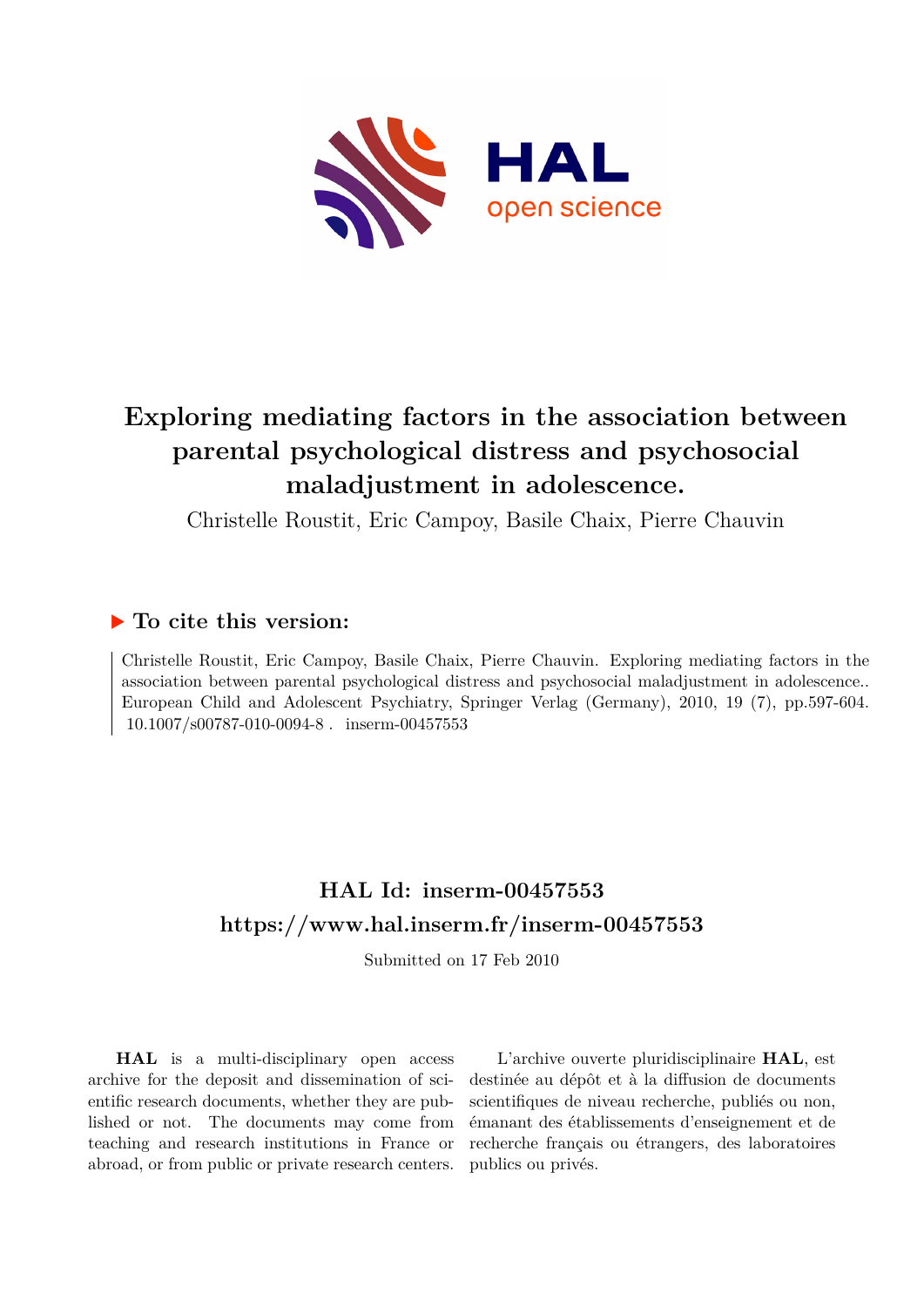#### ORIGINAL CONTRIBUTION

## Exploring mediating factors in the association between parental psychological distress and psychosocial maladjustment in adolescence

Christelle Roustit • Eric Campoy • Basile Chaix • Pierre Chauvin

Received: 25 February 2009 / Accepted: 8 January 2010  $\odot$  The Author(s) 2010. This article is published with open access at Springerlink.com

Abstract Parental psychopathology is associated with increased psychosocial maladjustment in adolescents. We examined, from a psychosocial perspective, the association between parental psychological distress and psychosocial maladjustment in adolescents and assessed the mediating role of psychosocial covariates. This is a cross-sectional survey and the setting include representative sample of Quebec adolescents in 1999. The participants of the study include 13- and 16-year-old children  $(N = 2,346)$  in the Social and Health Survey of Quebec Children and Adolescents. The main outcome measures are internalizing disorders, externalizing disorders, substance use, and alcohol consumption. For statistical analysis, we used structural equation modeling to test for mediation. Internalizing and externalizing disorders were significantly associated with parental psychological distress, but not substance use or alcohol consumption. The higher the parental distress, the higher the risk of adolescent mental health disorders. The association between parental psychological distress and internalizing disorders was mediated by

C. Roustit  $(\boxtimes) \cdot$  B. Chaix  $\cdot$  P. Chauvin INSERM U707, Research Group on the Social Determinants of Health and Healthcare, UPMC, Univ Paris 06, 27 rue Chaligny, 75012 Paris, France e-mail: christelle.roustit@inserm.fr

C. Roustit Laboratoire EA2027, Univ Paris 08, 93526 Saint-Denis, France

E. Campoy DRM, CREPA (CNRS, UMR7088), Université Paris-Dauphine, 75016 Paris, France

P. Chauvin Department of Public Health, AP-HP, Hôpital Saint-Antoine, 75012 Paris, France

adolescent self-esteem, parental emotional support and extrafamilial social support. As for externalizing disorders, these variables only had an independent effect. In conclusion, A family's well being is a necessary condition for psychosocial adjustment in adolescence. Beyond the psychiatric approach, psychosocial considerations need to be taken into consideration to prevent negative mental health outcomes in children living in homes with distressed parents.

Keywords Adolescent health · Parental distress · Psychosocial factors · Epidemiology · Population survey

#### Introduction

The psychiatric literature suggests that parental depression has a negative impact on children's psychological development and, consequently, on their psychosocial adjustment [5, 15, 16]. Children from homes with affectively ill parents are more likely to exhibit general functional impairments, increased guilt, and interpersonal difficulties [18, 44], which lead to negative mental health outcomes. The existing literature has described this association in patient samples or population surveys from a clinical perspective [3, 24]. Moreover, longitudinal studies have shown that the disadvantages associated with growing up in a home with an affectively ill parent persist over time [29, 42].

Depression, which is considered part of a psychological distress continuum or a discrete diagnostic entity, is a highly prevalent disorder in the entire adult population [23]. However, rates of adult depressive disorders vary greatly according to their definition and, consequently, to their identification, either from high scores on self-reporting questionnaires or from clinical interviews [11], but in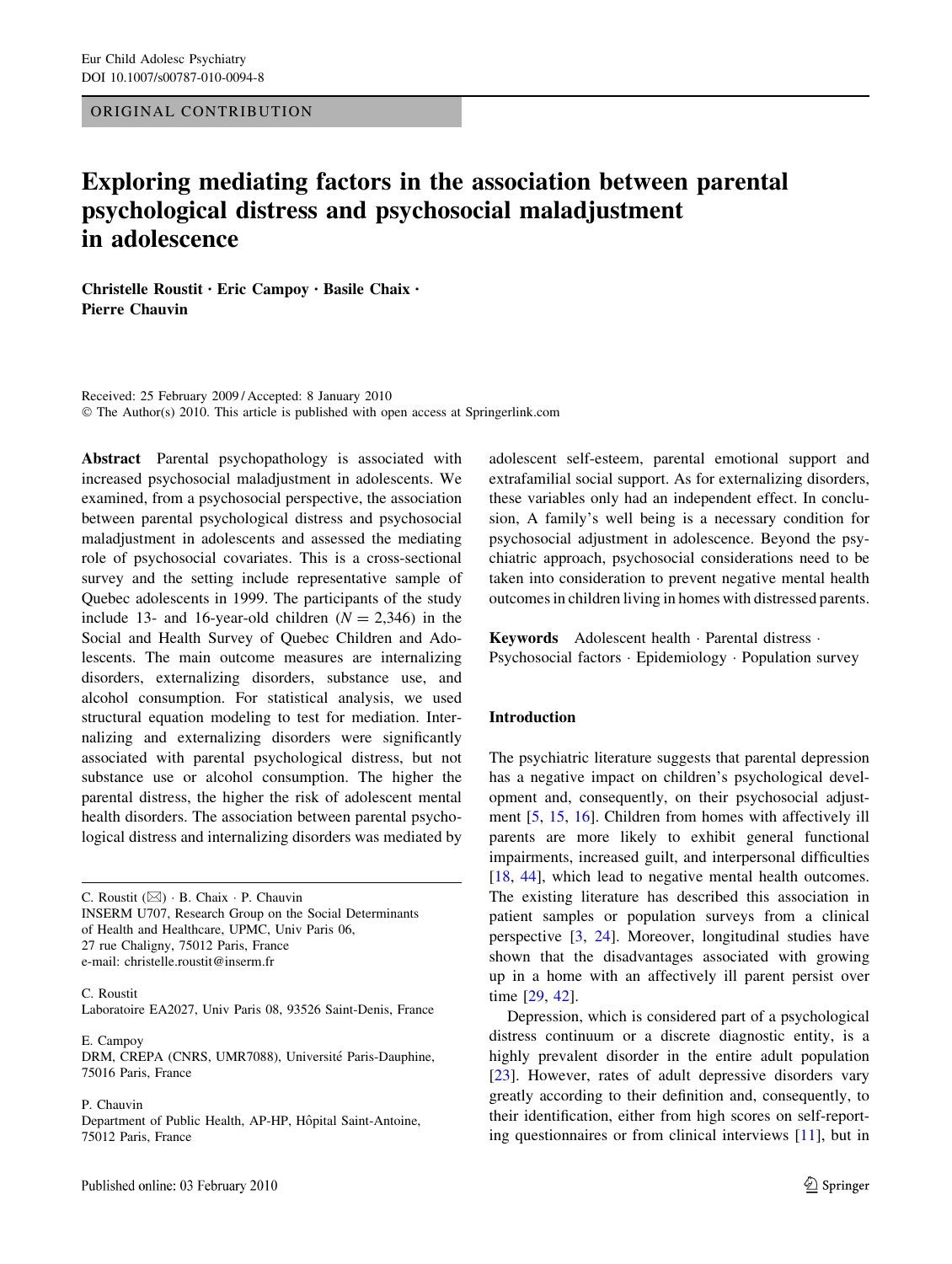both cases, a strong relationship between parental depression and negative child mental health outcomes (both depressive disorders and/or non-affective disorders) has been observed [4, 31]. However, what is far less known is the distribution of adult psychological distress in the entire population and its impact on children in terms of psychosocial maladjustment beyond any clinical psychiatric diagnosis.

Two main theoretical models are used to explain the link between parental depression and psychosocial maladjustment in children: the transmission model and the contextual model. The transmission model argues that parenting practices are affected by parental depression [33]. The consequences of depression-related maladaptive parenting are negative or unresponsive attitudes and behaviors toward the child, which lead to insecure attachment, poor emotional self-regulation and poor social interaction. Contingent responding may result in suboptimal cognitive and affective development in children. The contextual model, on the other hand, considers that external factors, including socioeconomic conditions and negative life events, could explain both parental depression and child maladjustment. In previous studies, poverty and high levels of stressful life events associated with maternal depression were also significant predictors of adjustment problems in children [6]. From an integrative perspective, Essex et al. [17] showed that family socioeconomic status (SES) defines different pathways to children's later symptom severity. Being born into a low- or middle-SES family sets up early experiences, starting in infancy, involving exposure to chronic maternal distress. This, in turn, sets up a developmental pathway for the child that results in higher levels of behavioral dysregulation during the preschool years and subsequent social and academic impairments. Being born into a high-SES family may be protective, as evidenced by mean differences in the symptom severity levels of the two SES subgroups. In such families, the link between parental depression and child maladjustment can be explained by a different mediational chain, which begins prenatally with family histories of psychopathology transmitted across generations. Considered genetic risk indicators, familial psychiatric disorders could be used to identify a subset of children at a risk for psychopathology [42]. In this connection, genetic epidemiological studies provide arguments for the genetic hypothesis [39]. Numerous studies of offspring of parents with major depressive disorders have shown the familial nature of depression, but also the higher risk of psychopathological disorders in these children [30, 41]. Lastly, there is an interplay between the parents' mental health and that of their children, which makes a solely unidirectional understanding too simplistic [20].

In 1994, the Institute of Medicine (US) published a report encouraging the development of research on the

treatment and prevention of psychopathology in children and adolescents at high risk for disorders because of parental affective illness [26]. One promising avenue that was suggested for promoting children's well being was to investigate mediational pathways between parental psychopathology and child disorders. However, most of the studies conducted on this topic are limited for two reasons: first, most of them have focused on parental major depressive disorders, and few of them have documented the consequences of parental distress in the community or a non-referred population and second, and this is an epistemological concern, researchers have failed to incorporate into their models psychological and social factors or family functioning variables, which makes a mediational model less fruitful.

In the present study, our objective was to investigate the association between parental psychological distress and child internalizing disorders, externalizing disorders, substance use and alcohol consumption. Then, controlling for socioeconomic factors, we sought to determine whether the following three aspects—adolescent selfesteem, parental emotional support, and extrafamilial social support—were associated with these outcomes and whether they mediate the association between parental psychological distress and adolescent psychosocial maladjustment.

#### Methods

#### Subjects

This study was based on the data from the Social and Health Survey of Quebec Children and Adolescents (ES-SEAQ), which was conducted in 1999 by the Institut de la Statistique du Québec (ISQ, Quebec Statistics Institute, Quebec, Canada). The survey process was described in a previous report [2]. This survey was based on a two-stage cluster random sample of 2,346 13- and 16-year olds (and their 1983 parents) enrolled in school. Data were collected by means of two self-administered questionnaires, one completed by the children at school, the other by their parents at home. The entire survey protocol had been approved by the Quebec Statistics Institute Ethics Committee. Written informed consent was obtained from all the adolescents, their parents, and the boards for the participating schools.

Assessment of psychosocial maladjustment disorders

Four indicators of psychosocial maladjustment were studied: internalizing disorders, externalizing disorders, substance use and alcohol consumption.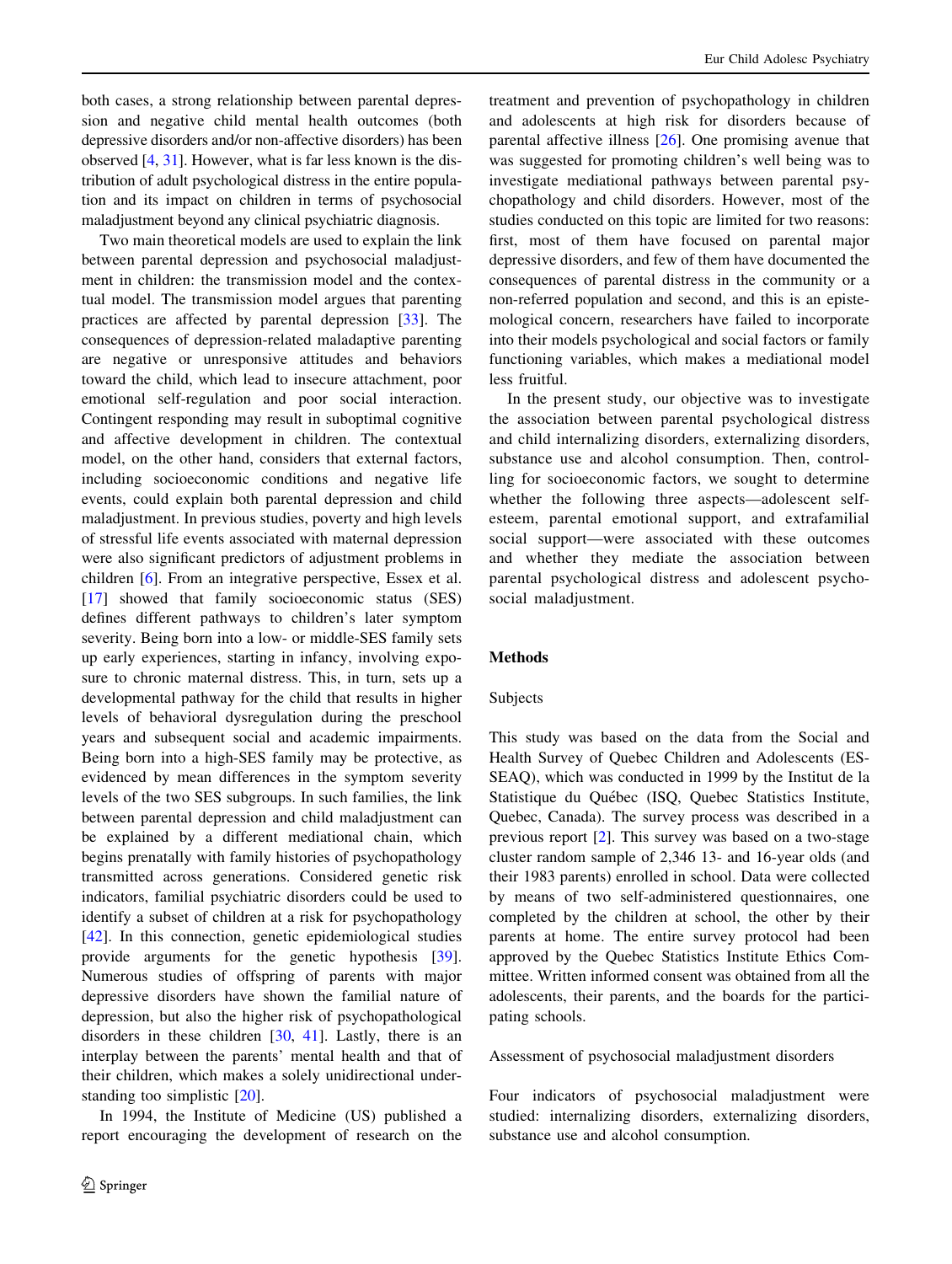Internalizing disorders were defined as the presence of a high level of psychological distress and/or a suicide attempt or suicidal thoughts. The psychological distress index was evaluated by a 14-item scale measuring the occurrence of symptoms associated with depression, anxiety, reactive aggressiveness and cognitive disorders during the week preceding the survey. The scale's internal and external validity had been demonstrated by Deschenes in a Quebec adolescent population in previous surveys [14]. A high level of psychological distress corresponds to the highest quintile of this 0–100 scale. Suicidal behavior was defined as at least one suicide attempt or suicidal thoughts during the previous 12 months [9].

The externalizing disorder variable was defined by the presence or absence of any behavioral disorders and/or oppositional attitudes. These indicators were defined on the basis of the Diagnostic Statistical Manual [1]. Behavioral disorders implied the occurrence of at least three disturbing behaviors (out of a list of 15 items) during the previous 6 months. These items, completed by the adolescents, concerned assault or fighting, cruelty to animals, damaging property, theft or fraud, or a serious violation of the law. To gauge the adolescents' oppositional attitudes, the questions in this survey used DSM IV criteria. The questions, which consisted of eight statements, were completed by the parent that knew the adolescent best. An oppositional behavior index was created by summing the "entirely true" responses to these statements. A level of 4 or more was required for an adolescent to be considered as presenting with an oppositional behavior. Lastly, binary variables indicated the presence/absence of internalizing and externalizing disorders.

Substance use was defined as the use of marijuana or hashish, cocaine, solvents, hallucinogenics, unprescribed medications and/or other illicit drugs more than once during the child's lifetime [8]. Alcohol consumption was reported as an intake frequency during the previous 12 months and was divided into three categories (never or only tried, once a month or less, more than once a month).

Assessment of parental distress, covariates and socioeconomic factors

Parental psychological distress was the main independent variable. The psychological distress index was adapted from the self-administered version of the Psychiatric Symptom Index [25]. This index was used to evaluate the frequency of symptoms relating to depression, anxiety, anger and cognitive problems within the previous 7 days (frequency was rated on a 4-point scale, where  $1 =$  never and  $4 =$  very often). The total-score range was  $0-100$ . The higher the score, the more severe the parent's psychological distress symptoms. The Cronbach's  $\alpha$ , a measure of internal consistency, ranged from 0.72 to 0.89 for the subscales and the total score [32]. We divided the parental distress variable into three categories using the score distribution tertiles.

The covariates were the following variables: self-esteem and school-related variables (academic performance, school self-confidence and aspirations, school atmosphere), parental interaction (parental emotional support, parental control) and adolescent social support (with the exclusion of that from the parents). We performed a preliminary bivariate analysis to use only those covariates associated both with parental psychological distress and adolescent psychosocial maladjustment. These covariates were adolescent self-esteem, parental emotional support and extrafamilial support. Self-esteem was evaluated by the Rosenberg self-esteem scale, using three levels (low, moderate, high) [40]. Parental emotional support was assessed separately for each parent by the adolescent using the scale developed by Schaefer and validated in a previous Canadian study [13, 37]. In the present study, the reference period was the previous month, and the score, which ranged from 0 to 16, was divided into three categories (low, moderate, high). Social support was evaluated by a shortened version of the Social Support Rating Scale of Cauce et al. [10]. The initial scale examined the usefulness of parents, siblings, peers, teachers or other persons in providing social support to the adolescent. After excluding the parent-related item, we constructed a dichotomous variable based on the distribution of the adolescents. Half of them received support from three or more sources, the other half from fewer than three sources (3 sources of support/two or fewer sources).

Lastly, in addition to age and gender, the adjustment variables included the following socioeconomic factors: parental education (primary, secondary, vocational training, junior college, university), annual family income per consumer unit (very poor, poor, low middle, high middle, rich), food insecurity (yes/no), and parental employment status (at least one parent employed, both parents unemployed).

#### Statistical analyses

The first step of the analysis consisted in examining the associations between parental distress and the four maladjustment outcomes. We estimated binary or multinomial logistic regression models for each of these outcomes while controlling for gender and socioeconomic variables. The models were estimated for each age group separately (13-year olds and 16-year olds), then for the entire sample, with an additional adjustment for age.

Second, we tested the associations between parental distress and each of the following covariates, self-esteem, parental interaction and social support, using binary or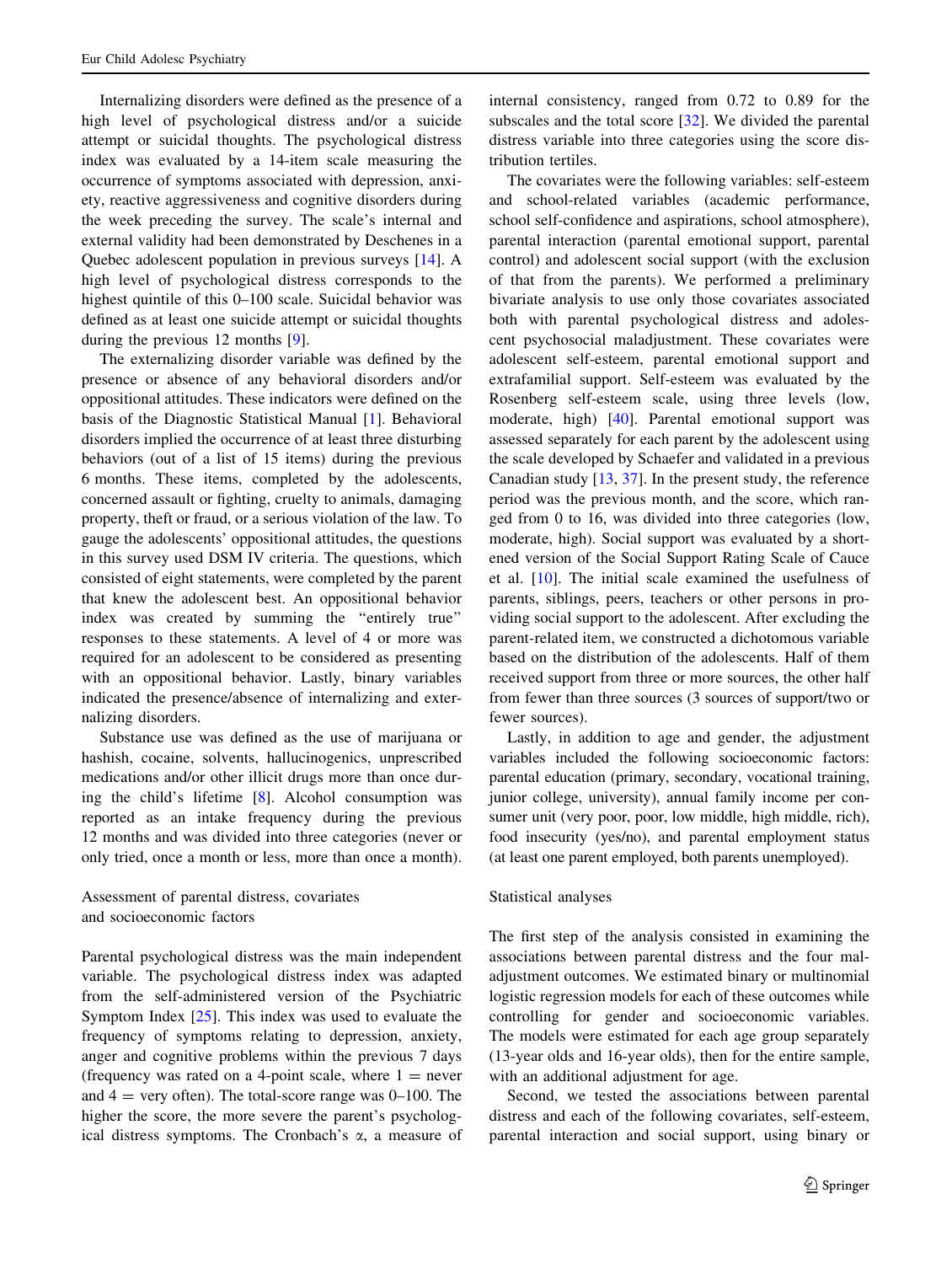multinomial logistic regression models adjusted for age, gender and SES.

Lastly, we used structural equation modeling to test for mediation. The variables significantly associated with parental distress in step 2 were introduced into a path analysis. We compared the direct and indirect effect of parental distress on internalizing disorders, then on externalizing disorders after introducing these variables into the models as mediators in the association between parental distress and adolescent's mental health disorders. The following fit indices were used to assess the model fit: the root-mean square error of approximation (RMSEA) and the normed-fit index (NFI). Statistical significance was defined as a  $P < 0.05$ . As described in a previous ISQ report [2], the data in the original dataset were weighted to adjust for selection probabilities, to reduce non-response bias and to adjust for population distribution. SPSS<sup>®</sup> 12.0 and LISREL 8.8 procedures were used to perform the statistical analyses.

#### Results

Association between parental psychological distress and adolescent psychosocial maladjustment

Table 1 presents the odds ratios (ORs), adjusted for gender, age and SES variables, for the associations between parental psychological distress and psychosocial maladjustment in adolescents estimated by logistic regression models. The results confirm that adolescents living with a highly psychologically distressed parent were more likely to exhibit internalizing disorders and externalizing disorders. Moreover, higher the level of parental psychological distress, higher is the risk of adolescent psychosocial maladjustment. In addition, this effect was found for both types of disorders in the 16-year age group and for externalizing disorders only in the 13-year age group (an interaction term indicated a stronger effect of parental distress in the older adolescent group for internalizing disorders,  $P < 0.05$ ). Lastly, parental distress was not found to be associated with substance use or alcohol consumption (results not shown).

#### Consequences of parental psychological distress

Table 2 shows the independent effect of living with a distressed parent on adolescent self-esteem, parental emotional support and extrafamilial social support. The logistic regression models were adjusted for age, gender and socioeconomic variables. The greater the parental psychological distress, lower is the adolescent's selfesteem and social support. Only the highest level of parental distress had a negative effect on parental emotional support.

Table 1 Adjusted odds ratios and 95% confidence intervals for associations between parental distress and adolescent psychosocial maladjustment variables

|                   | Internalizing disorders         |                                                 |                                | Externalizing disorders                                              |                                     |                                          |
|-------------------|---------------------------------|-------------------------------------------------|--------------------------------|----------------------------------------------------------------------|-------------------------------------|------------------------------------------|
|                   | Both<br>OR (95% CI)             | Psychological<br>distress<br>OR (95% CI)        | Suicide attempt<br>OR (95% CI) | <b>Both</b>                                                          | Conduct<br>disorders<br>OR (95% CI) | Oppositional<br>attitudes<br>OR (95% CI) |
|                   |                                 |                                                 |                                | OR (95% CI)                                                          |                                     |                                          |
| Entire group      |                                 |                                                 |                                |                                                                      |                                     |                                          |
|                   | Parental psychological distress |                                                 |                                |                                                                      |                                     |                                          |
| Low               |                                 |                                                 |                                |                                                                      |                                     |                                          |
| Moderate          | $1.46*(1.07-2.00)$              | $1.27(0.93 - 1.73)$                             | $1.98(0.89 - 4.37)$            | $1.60**$ (1.20–2.13)                                                 | $1.45*(1.07-1.97)$                  | $2.00**$ (1.22–3.28)                     |
| High              | $1.85***(1.36-2.52)$            | $1.78***(1.31-2.42)$                            | $2.64*(1.21-5.74)$             | $2.06***$ $(1.54-2.76)$ $1.68**$ $(1.24-2.29)$                       |                                     | $3.41***$ $(2.12-5.48)$                  |
| 13-year age group |                                 |                                                 |                                |                                                                      |                                     |                                          |
|                   | Parental psychological distress |                                                 |                                |                                                                      |                                     |                                          |
| Low               |                                 | 1                                               | 1                              |                                                                      |                                     | 1                                        |
| Moderate          | $1.20(0.80-1.80)$               | $1.01(0.67-1.52)$                               | $1.73(0.57-5.19)$              | $1.43(0.95-2.16)$                                                    | $1.18(0.76-1.84)$                   | $2.21*$ (1.11–4.38)                      |
| High              | $1.38(0.92 - 2.07)$             | $1.34(0.89 - 2.00)$                             | $2.53(0.88 - 7.27)$            | $2.00**$ (1.33–3.00)                                                 | $1.55*(1.00-2.41)$                  | $4.45***$ $(2.33-8.50)$                  |
| 16-year age group |                                 |                                                 |                                |                                                                      |                                     |                                          |
|                   | Parental psychological distress |                                                 |                                |                                                                      |                                     |                                          |
| Low               |                                 |                                                 |                                |                                                                      |                                     |                                          |
| Moderate          | $2.03**$ (1.22–3.37)            | $1.84*$ (1.10-3.05)                             | $2.28(0.71 - 7.33)$            | $1.84**$ $(1.22-2.77)$                                               | $1.77**$ $(1.16-2.71)$              | $1.85(0.90-3.80)$                        |
| High              |                                 | $2.80***$ $(1.70-4.60)$ $2.72***$ $(1.65-4.47)$ | $2.77(0.86 - 8.96)$            | $2.22***$ $(1.46-3.37)$ $1.87**$ $(1.20-2.90)$ $2.51*$ $(1.23-5.12)$ |                                     |                                          |

Controlling for age, gender and the family's socioeconomic status in the entire group and for the latter two parameters in each age group separately

CI confidence interval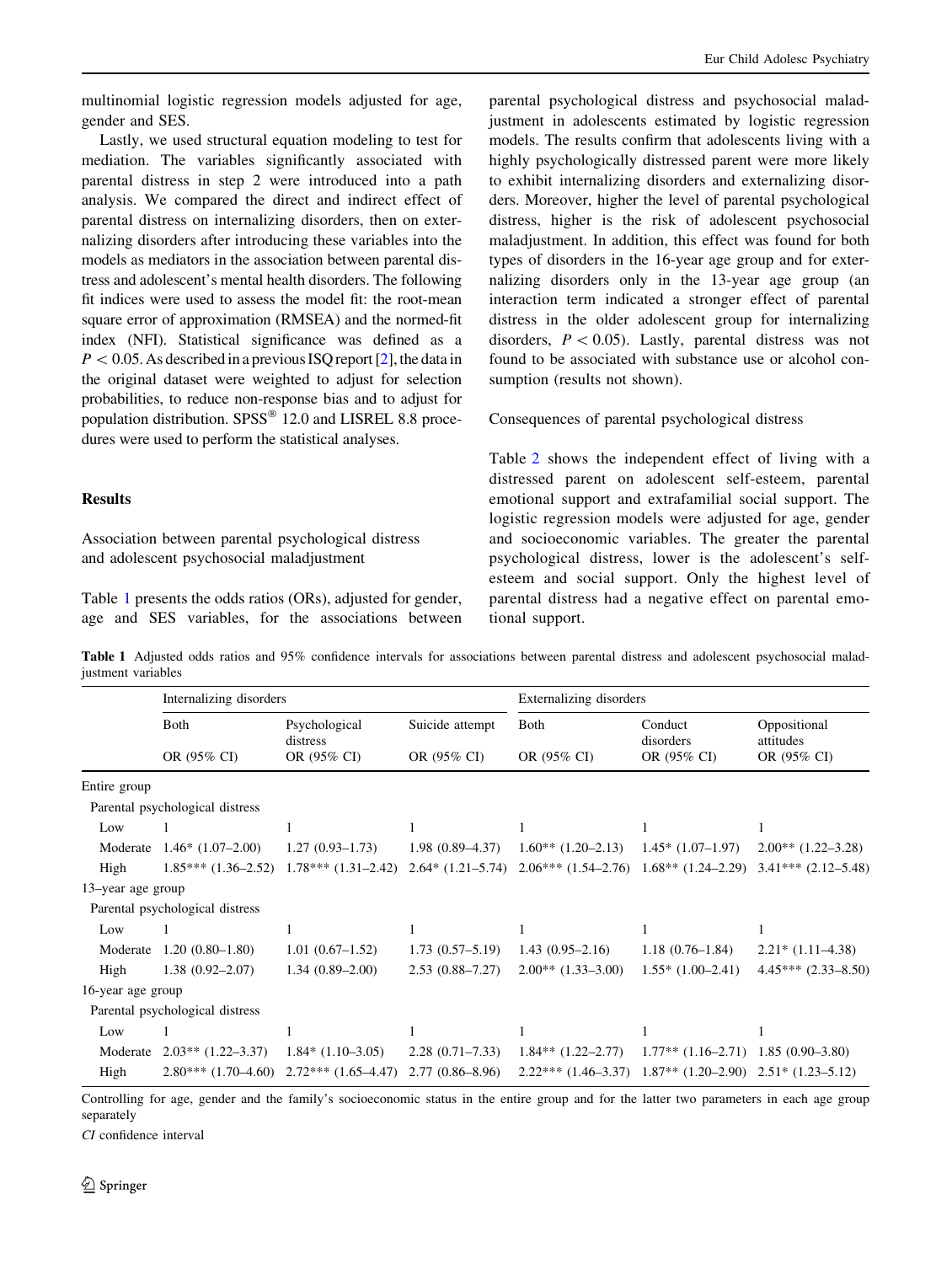|          | Self-esteem ( $Ref. = high$ )   |                        | Parental emotional support ( $Ref. = high$ ) | Social support <sup>a</sup><br>$(Ref. = 3 sources)$ |                                  |
|----------|---------------------------------|------------------------|----------------------------------------------|-----------------------------------------------------|----------------------------------|
|          | Moderate<br>OR (95% CI)         | Low.<br>OR (95% CI)    | Moderate<br>OR (95% CI)                      | Low                                                 | 2 sources or less<br>OR (95% CI) |
|          | Parental psychological distress |                        |                                              |                                                     |                                  |
| Low      |                                 |                        |                                              |                                                     |                                  |
| Moderate | $1.50**$ (1.14–1.97)            | $1.66**$ $(1.16-2.39)$ | $1.11(0.86-1.44)$                            | $1.18(0.72 - 1.94)$                                 | $1.27*(1.01-1.61)$               |
| High     | $1.72***$ $(1.28-2.0.32)$       | $2.73***$ (1.89–3.95)  | $1.54**$ $(1.17-2.03)$                       | $2.06**$ (1.26–3.35)                                | $1.36*(1.07-1.74)$               |

Table 2 Adjusted odds ratios and 95% confidence intervals for associations between parental distress and covariates

Controlling for age, gender and the family's socioeconomic status in the entire group

CI confidence interval

<sup>a</sup> Parental support excluded

 $* P < 0.05; **P < 0.01; **P < 0.001$ 

#### Structural equation models

Figure 1 shows that low self-esteem ( $\beta = -0.44$ ,  $P \le 0.001$ ), a lack of parental emotional support ( $\beta = -$ 0.14,  $P < 0.001$ ) and a lack of social support ( $\beta = -0.17$ ,  $P \leq 0.001$ ) were significantly associated with internalizing disorders. The fit indices are the following: the root mean square error of approximation was within the acceptable range (RMSEA=.059) and the normed fit index was 0.96. An examination of the path coefficients shows that the standardized total effect (0.17) of parental distress on internalizing disorders is significant ( $P \le 0.001$ ), but the strength of the direct association decreases and is not significant ( $\beta = -0.05$ ,  $P > 0.05$ ) in the full model. The total effect is significantly mediated by self-esteem, parental emotional support and social support (standardized indirect effect = 0.11;  $P \le 0.001$ ).

Figure 2 shows that low self-esteem  $(\beta = -0.10,$  $P \le 0.01$ ), a lack of parental emotional support ( $\beta = -0.18$ ,

Fig. 1 Graphical display of the path analysis model. Mediating model of the association between parental psychological distress and internalizing disorders. <sup>a</sup>Adjusted for family socioeconomic status. <sup>b</sup>Adjusted for age and gender  $*P<0.05$ ; \*\* $P \leq 0.01$ ; \*\*\* $P \leq 0.001$ 



Direct standardized effect of parental psychological distress  $= .17$ \*\*\* Total indirect effect of parental psychological distress =  $(-.17 \times -.44) + (-.13 \times -.14) + (-.10 \times -.17) = .11***$ Percentage of parental psychological distress effect mediated by adolescents self-esteem, parental emotional support and extra parental social support =  $.11/(.11+.17) = 39\%$ 

 $P < 0.001$ ) and a lack of social support ( $\beta = -0.07$ ,  $P \le 0.05$ ) were also significantly associated with externalizing disorders. The fit indices are the following: the root mean square error of approximation was within the acceptable range (RMSEA=.059) and the normed fit index was 0.95. However, the total effect (0.21) of parental distress on externalizing disorders ( $P < 0.001$ ) was only partially due to the potential mediating variables (standardized indirect effect = 0.05;  $P \le 0.001$ ). The direct effect of parental distress on externalizing disorders remains high and significant ( $\beta = -0.16$ ,  $P < 0.001$ ).

#### **Discussion**

The primary objective of our study was to examine the association between parental psychological distress and psychosocial maladjustment in adolescents. The results confirm such an association for internalizing and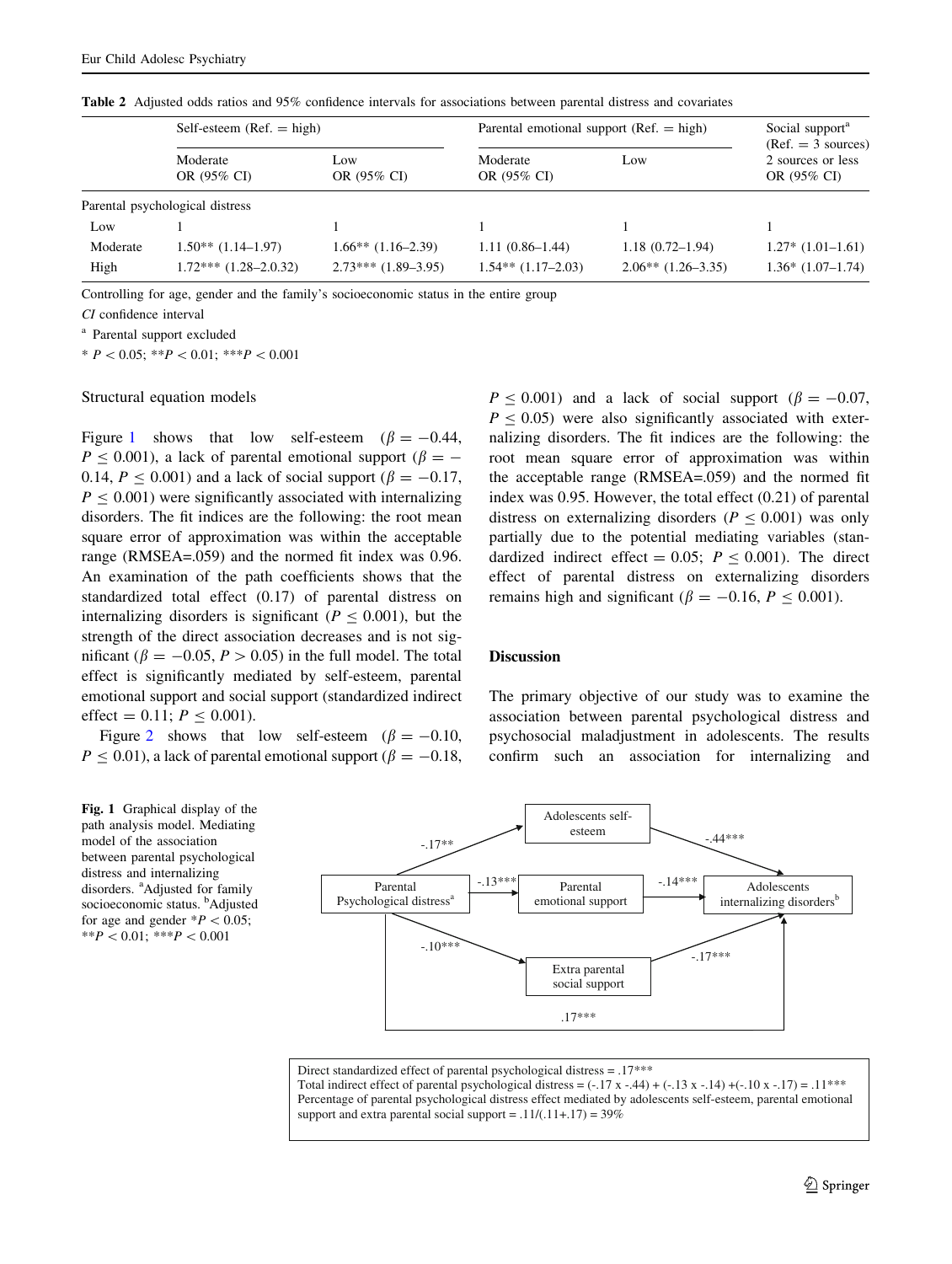Fig. 2 Graphical display of the path analysis model. Mediating model of the association between parental psychological distress and externalizing disorders. <sup>a</sup>Adjusted for family socioeconomic status. <sup>b</sup>Adjusted for age and gender  $*P<0.05$ ;  $**P < 0.01;$   $***P < 0.001$ 



Direct standardized effect of parental psychological distress = .21\*\*\* Total indirect effect of parental psychological distress =  $(-.17 \times -.10) + (-.13 \times -.18) + (-.10 \times -.07) = .05$ \*\*\* Percentage of parental psychological distress effect mediated by adolescents self-esteem, parental emotional support and extra parental social support =  $.05/(.05+.21) = 19\%$ 

externalizing disorders. Population studies (i.e., studies not involving referred populations) are rare, and they have used different indicators of parental psychopathological disorders, which precludes comparisons with our research. Nonetheless, our results are concordant with general observations demonstrating maladaptive outcomes in children living with a psychologically disordered parent. Interestingly, we found a gradient in the association between parental distress and adolescent maladaptive outcomes. Higher the parental distress, higher is the risk of adolescent disorders.

Our study found that three variables were associated with both parental distress and adolescent psychosocial maladjustment. First, self-esteem was strongly associated with internalizing and, to a lesser extent, externalizing disorders. Self-esteem is a crucial factor in a child's development. This psychological feature is developed by the child interacting with bonding figures. It determines the quality of an individual's relationship with him or herself, a relationship which requires contact with and feedback from others, and, most importantly, from parental figures. Parental distress is associated with negative or disengaged interactions resulting in a child's dysfunctional cognitions about him or herself, e.g., low self-esteem, and dysfunctional cognitions about others, which leads to depressive reactions or impaired social functioning [21].

Second, parental emotional support had an independent effect on internalizing and externalizing disorders. In a family process model, Cummings et al. [12] hypothesized that parenting practice difficulties due to distress hamper parental support, which, in turn, affects the child's adjustment. In our study, the results might be concordant with the developmental model hypothesis, according to which children draw on both internal and external resources to meet age-salient objectives through adaptation processes of emotional and behavioral organization in response to phase-specific developmental issues. Thus, adaptive outcomes at each phase of development reflect a transactional process between the child and his or her environment. The role and function of child caregiving are also essential for ensuring coherence and continuity in a child's adaptation. According to this model, a lack of parental emotional support, which is closely aligned with attachment, could introduce a potential source of discontinuity into a child's ability to adapt to his or her environment [28]. In addition, in a social epidemiological perspective, Wyman et al. [43] demonstrated that competent, responsive caregiving was not only a direct, proximal predictor of a child's positive adjustment, but also a mediator of contextual resources, such as parental education and health. Lastly, these dynamic interactions affect how children interpret adversity, how they respond to it, and whether the adversity is resolved, recurs or leads to further adversities over time. This could explain the association we found between a lack of adolescent social support (our third variable) and both parental distress and internalizing or externalizing disorders.

The secondary objective of our study was to identify a mediating effect of selected variables in the association between parental distress and adolescent psychosocial maladjustment. We found that self-esteem, parental emotional support and extrafamilial social support had a mediating effect in the association between parental distress and internalizing disorders, and had an independent effect on externalizing disorders. Preventing both types of disorders in a psychologically disordered family require a better knowledge of the transactional processes in family relationships according to an ecological and intergenerational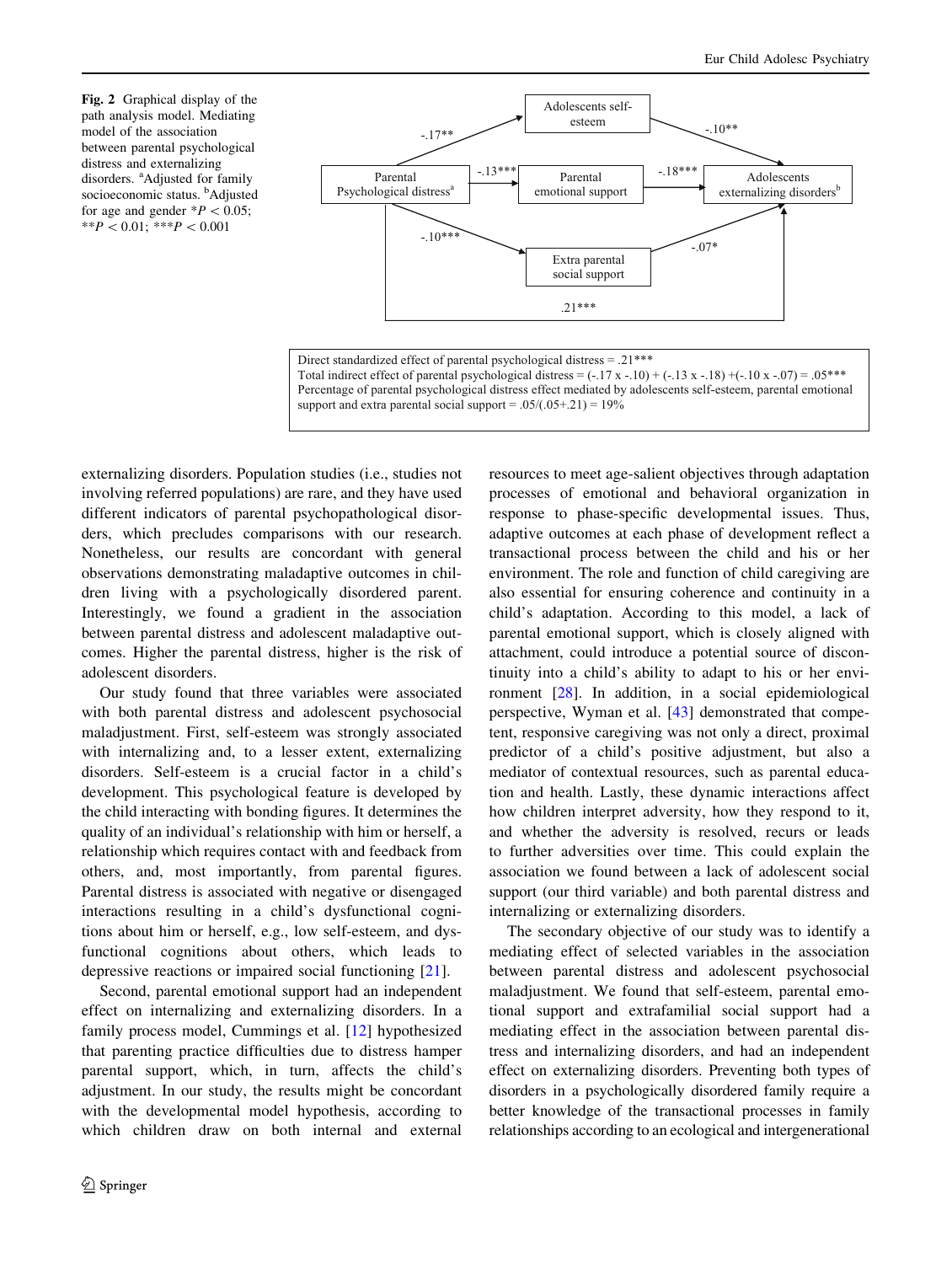model. A few studies in developmental psychology have emphasized the structure of family relationships as the main determinant of future psychopathological disorders [27]. Interparental violence [34, 35], negative parenting [38] or childhood parentification [19] have been shown to be factors that determine the developmental pathway from parental distress to child mental health disorders. In an adolescent-centered approach, helping develop adolescents' positive feelings of self-esteem and self-efficacy should boost their self-confidence and help them respond actively to life's challenges [36]. In a family centered care perspective, interventions designed to increase the parents' provision of emotional support to their child may contribute to the latter's sense of security that his or her parents are a reliable source of nurturance and such security is also a feature of other social relationships that assist children in coping with stressful events that cause upheavals in other areas of their lives.

Several limitations of the present study should be mentioned. First, the psychological distress index was based on the symptoms that had occurred during the previous 7 days, not during the parent's adult lifetime. Features of distress, such as the age of onset (and the corresponding age of the child answering the questionnaire) or whether it was recurrent or not, were not among the information requested. Yet, these characteristics also determine the quality of child–parent interaction and, consequently, the risk of maladjustment [22]. Second, the ESSEAQ survey had a cross-sectional design, which leaves unresolved the question of the direction of the estimated effects. The association between parental distress and negative disorders in adolescents may be due to reciprocal effects. Third, we did not introduce into our model childcentered characteristics other than self-esteem, such as temperament, intelligence and self-system variables (beliefs about self-worth, control and future expectations). Lastly, many studies show that exposure to parental distress is significantly associated with interparental violence, which, in turn, sets the stage for child maltreatment [7]. Unfortunately, the hypothesis that child maltreatment could be a confounding factor in the association between parental distress and internalizing and/or externalizing disorders could not be tested in our study.

In conclusion, our preliminary findings confirm the importance of better understanding the consequences of a parent's ill-being on his or her child's mental health. They also confirm the need for public health policies aimed at preventing negative mental health outcomes in adolescents by preventing and addressing parental distress.

Acknowledgments We thank the Quebec Statistics Institute (Quebec, Canada) for providing the dataset from the Social and Health Survey of Quebec Children and Adolescents. We gratefully

thank Lucie Gingras, Head of the Centre d'Accès aux Données de Recherche de l'Institut de la Statistique du Québec (CADRISQ, Montreal, Canada).

#### Conflict of interest statement None.

Open Access This article is distributed under the terms of the Creative Commons Attribution Noncommercial License which permits any noncommercial use, distribution, and reproduction in any medium, provided the original author(s) and source are credited.

#### References

- 1. American Psychiatric Association (1994) Diagnostic and statistical manual of psychiatry of mental disorders, 4th edition (DSM-IV). American Psychiatric Association, Washington
- 2. Aubin J, Lavallee C, Camirand J, Audet N (2002) Enquête sociale et de santé auprès des enfants et des adolescents québécois 1999 [1999 Social and Health Survey of Children and Adolescents in Quebec], Institut de la Statistique du Québec, Quebec
- 3. Beardslee WR, Keller MB, Lavori PW, Klerman GK, Dorer DJ, Samuelson H (1988) Psychiatric disorder in adolescent offspring of parents with affective disorders in a non referred sample. J Affect Disord 15:313–322
- 4. Beardslee WR, Keller MB, Lavori PW, Staley JE, Sacks N (1993) The impact of parental affective disorder on depression in offspring: a longitudinal follow-up in a nonreferred sample. J Am Acad Child Adolesc Psychiatry 32:723–730
- 5. Beardslee WR, Versage EM, Gladstone TR (1998) Children of affectively ill parents: a review of the past 10 years. J Am Acad Child Adolesc Psychiatry 37:1134–1141
- 6. Belle D (1982) Lives in stress. Sage, Beverly Hills
- 7. Belsky J, Vondra J (1989) Lessons from child abuse: the determinants of parenting. In: Cichetti D, Carlson V (eds) Child maltreatment: theory and research on the causes and consequences of child abuse and neglect. Cambridge University Press, Cambridge, pp 153–202
- 8. Botvin GJ, Baker E, Renick NL, Filazzola AD, Botvin EM (1984) A cognitive-behavioral approach to substance abuse prevention. Addict Behav 9:137–147
- 9. Brener ND, Collins JL, Kann L, Warren CW, Williams BI (1995) Reliability of the youth risk behavior survey questionnaire. Am J Epidemiol 141:575–580
- 10. Cauce AM, Mason C, Gonzales N, Hiraga Y, Liu G (1994) Social support during adolescence: methodological and theoretical considerations. In: Nestmann F, Hurrelmann K (eds) Social networks and social support in childhood and adolescence. De-Gruyter, New-York, pp 89–110
- 11. Coyne JC, Gotlib IH (1983) The role of cognition in depression: a critical appraisal. Psychol Bull 94:472–505
- 12. Cummings EM, Davies PT (1999) Depressed parents and family functioning: interpersonal effects and children's functioning and development. In: Joiner T, Coyne JC (eds) The interactional nature of depression. American Psychological Association, Washington, pp 299–327
- 13. Deschesnes M (1992) Styles de vie des jeunes du secondaire en Outaouais. Le vécu psychosocial des élèves du secondaire dans la région de l'Outaouais. Rapport final [Lifestyles of high school youths in the Ottawa Valley. The psychosocial experience of high school students in the Ottawa valley, Final Report]. Département de santé communautaire, Hull
- 14. Deschesnes M (1998) Etude de la validité et de la fidélité de l'indice de détresse psychologique de Santé Québec (IDPSQ-14)